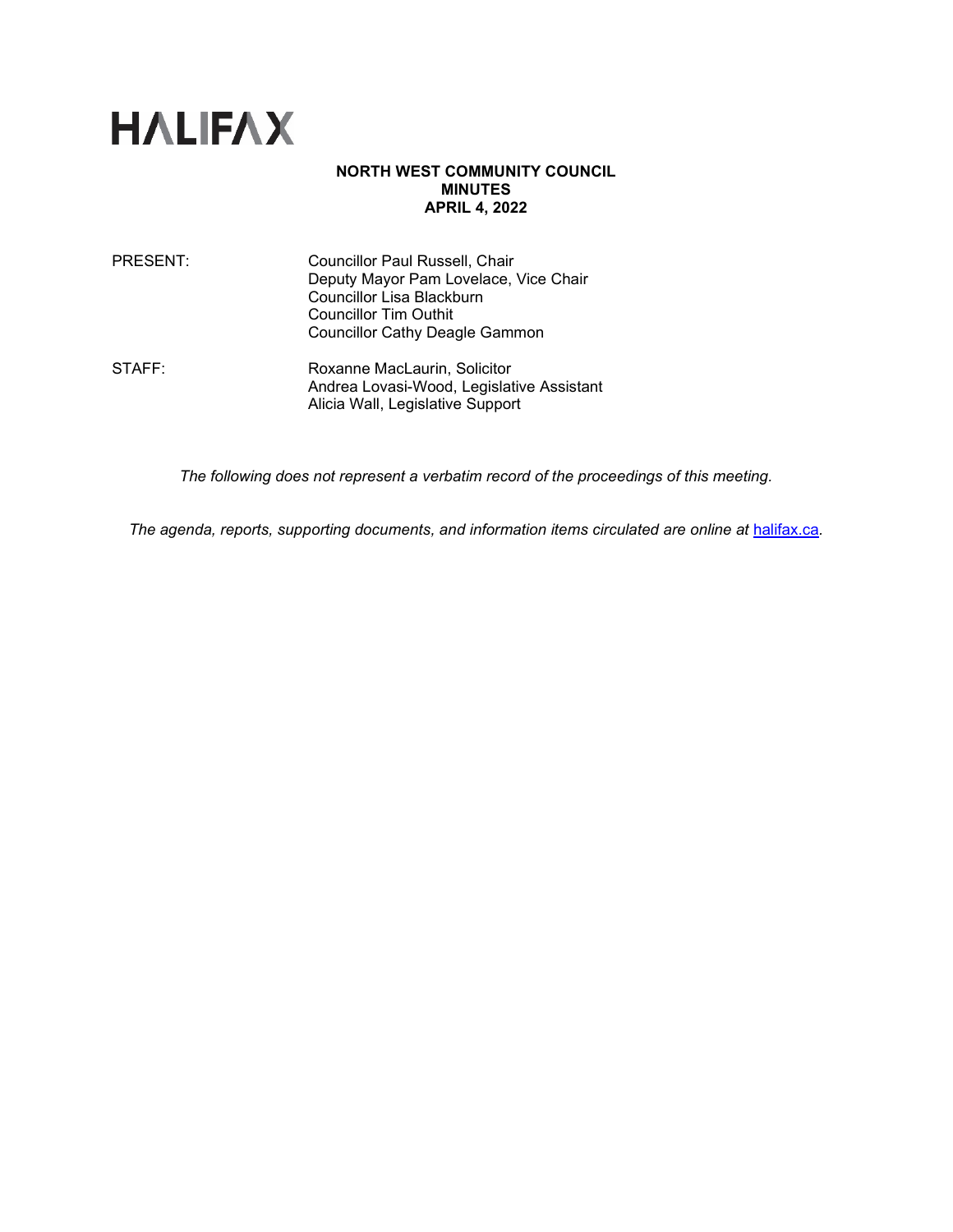*The meeting was called to order at 6:02 p.m., and North West Community Council adjourned at 6:42 p.m.*

# **1. CALL TO ORDER AND LAND ACKNOWLEDGEMENT**

The Chair called the meeting to order at 6:02 p.m. and acknowledged that the meeting took place in the traditional and ancestral territory of the Mi'kmaq people, and that we are all treaty people.

#### **2. APPROVAL OF MINUTES – February 28, 2022 and March 7, 2022 Special Meeting**

MOVED by Councillor Outhit, seconded by Deputy Mayor Lovelace

**THAT the minutes of February 28, 2022 and March 7, 2022 be approved as circulated.**

### **MOTION PUT AND PASSED.**

#### **3. APPROVAL OF THE ORDER OF BUSINESS AND APPROVAL OF ADDITIONS AND DELETIONS**

Additions: None

Deletions: None

MOVED by Councillor Deagle Gammon, seconded by Councillor Blackburn

**THAT the agenda be approved as presented.**

### **MOTION PUT AND PASSED.**

- **4. BUSINESS ARISING OUT OF THE MINUTES - NONE**
- **5. CALL FOR DECLARATION OF CONFLICT OF INTERESTS - NONE**
- **6. MOTIONS OF RECONSIDERATION – NONE**
- **7. MOTIONS OF RESCISSION – NONE**
- **8. CONSIDERATION OF DEFERRED BUSINESS – NONE**
- **9. NOTICES OF TABLED MATTERS – NONE**

Councillor Russell stepped down as Chair at this time and Deputy Mayor Lovelace assumed the Chair.

#### **10. HEARINGS 10.1 PUBLIC HEARINGS – 6:00 p.m. 10.1.1 Case 23812: Development Agreement for 216 and 218 Cobequid Road, Lower Sackville**

The following was before North West Community Council:

- Staff recommendation report dated January 19, 2022
- Staff presentation dated April 4, 2022

Notice of Motion was given on February 28, 2022.

Darrell Joudrey, Planner II, Current Planning, presented case 23812.

The Chair opened the hearing and invited the applicant to come forward and address Community Council.

The hearing opened at 6:14 p.m.

**Tom Emodi, Applicant**, did not have a presentation but was available for questions**.** The Chair reviewed the rules of procedure for public hearings.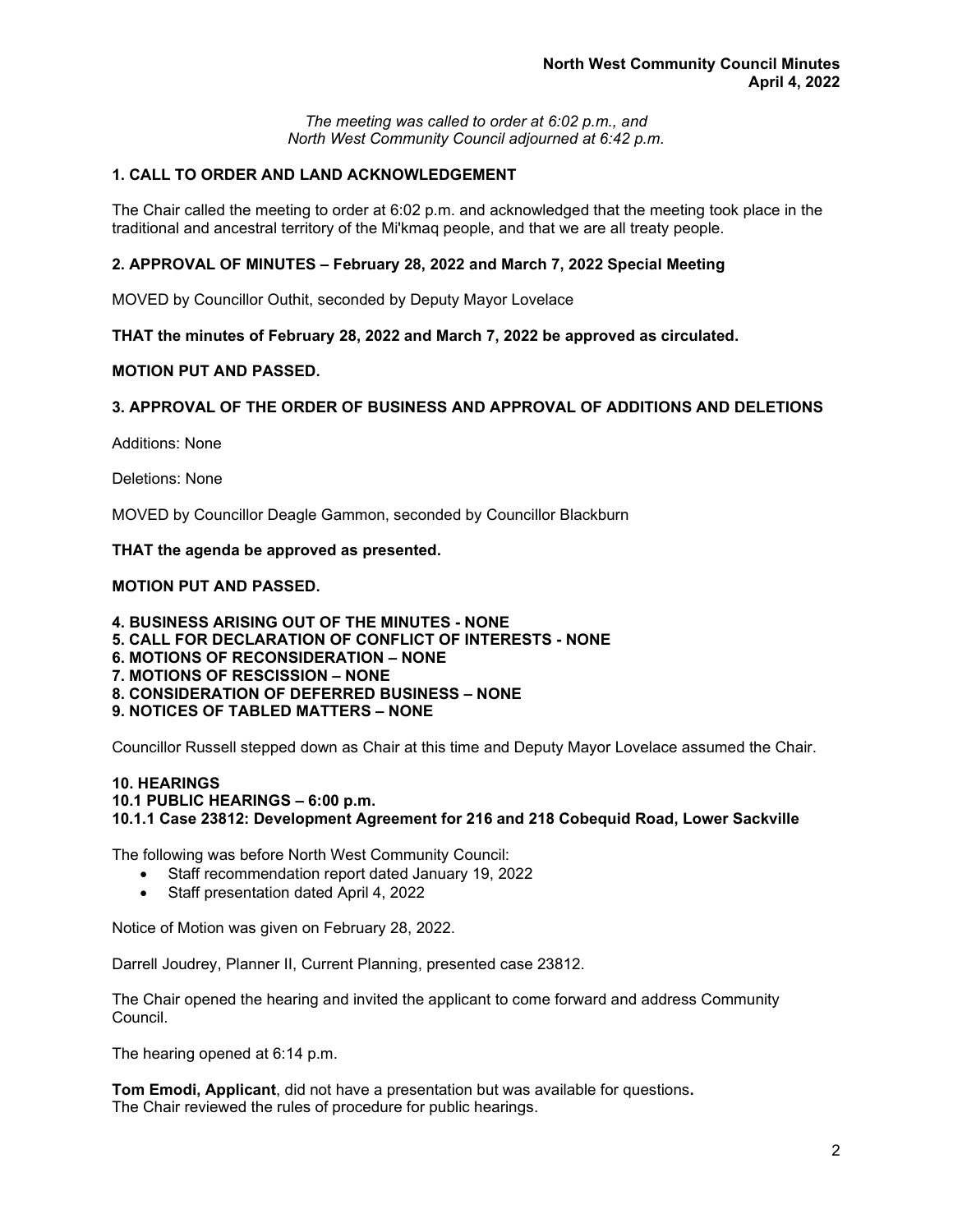There were no registered speakers.

MOVED by Councillor Russell, seconded by Councillor Blackburn

### **THAT the hearing be closed.**

### **MOTION PUT AND PASSED.**

The hearing closed at 6:16 p.m.

MOVED by Councillor Russell, seconded by Councillor Deagle Gammon

#### **THAT North West Community Council:**

- **1. Approve the proposed amending development agreement, which shall be substantially of the same form as set out in Attachment A of the staff report dated January 19, 2022; and**
- **2. Require the agreement be signed by the property owner within 240 days, or any extension thereof granted by Council on request of the property owner, from the date of final approval by Council and any other bodies as necessary, including applicable appeal periods, whichever is later; otherwise this approval will be void and obligations arising hereunder shall be at an end.**

### **MOTION PUT AND PASSED.**

Councillor Russell resumed the Chair.

#### **10.1.2 Case 23834: Development Agreement for 5 Bridle Path, Hammonds Plains**

The following was before North West Community Council:

- Staff recommendation report dated February 8, 2022
- Staff presentation dated April 4, 2022

Notice of Motion was given on February 28, 2022.

Claire Tusz, Planner I, Current Planning*,* presented case 23834 and responded to questions of clarification from Community Council.

The Chair opened the hearing and invited the applicant to come forward and address Community Council.

The hearing opened at 6:28 p.m.

**Anson Lee-Pearn, Applicant**, responded to questions of clarification from Community Council.

The Chair reviewed the rules of procedure for public hearings.

There were no registered speakers.

MOVED by Deputy Mayor Lovelace, seconded by Councillor Blackburn

**THAT the hearing be closed.** 

**MOTION PUT AND PASSED.**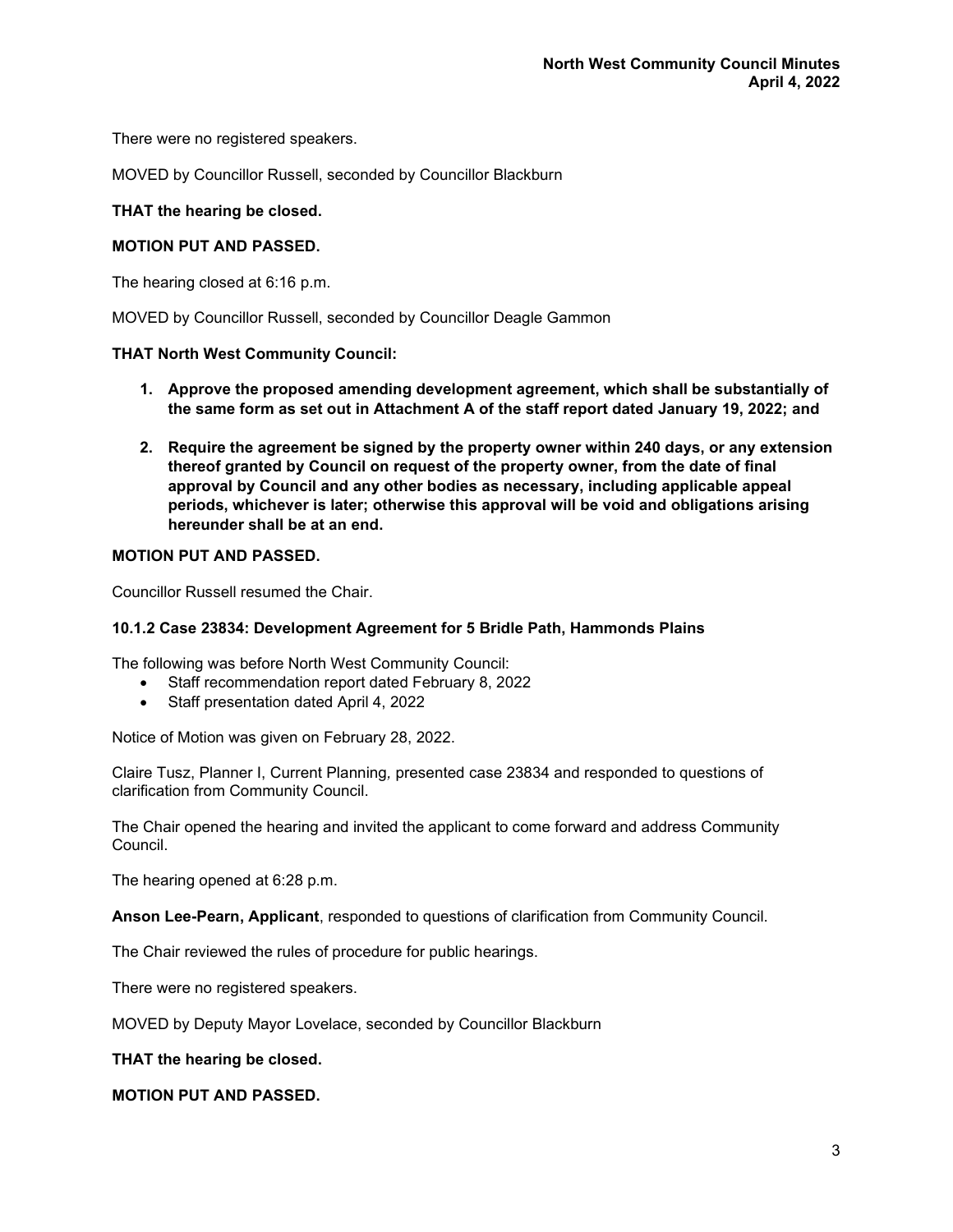The hearing closed at 6:34 p.m.

MOVED by Deputy Mayor Lovelace, seconded by Councillor Outhit

#### **THAT North West Community Council:**

- **1. Approve the proposed development agreement, which shall be substantially of the same form as set out in Attachment A of the staff report dated February 8, 2022; and**
- **2. Approve, by resolution, the proposed discharging agreement which shall be substantially of the same form as set out in Attachment B of the staff report dated February 8, 2022; and**
- **3. Require the development agreement and discharge agreement be signed by the property owner within 240 days, or any extension thereof granted by Council on request of the property owner, from the date of final approval by Council and any other bodies as necessary, including applicable appeal periods, whichever is later; otherwise this approval will be void and obligations arising hereunder shall be at an end.**

### **MOTION PUT AND PASSED.**

**10.2 VARIANCE HEARING – NONE 11. CORRESPONDENCE, PETITIONS & DELEGATIONS 11.1 Correspondence – None 11.2 Petitions – None 11.3 Presentation – None 12. INFORMATION ITEMS BROUGHT FORWARD – NONE**

### **13. REPORTS**

# **13.1 STAFF**

**13.1.1 Case 23824: Amending Development Agreement and Land Use By-law Amendment for 123 and 185 Gary Martin Drive, Bedford**

The following was before North West Community Council:

• Staff recommendation report dated March 15, 2022

Melissa Eavis, Planner III, Current Planning responded to questions of clarification from Community Council.

MOVED by Councillor Outhit, seconded by Deputy Mayor Lovelace

#### **THAT North West Community Council:**

- **1. Give First Reading to consider approval of the proposed amendment to the Land Use Bylaw for Bedford, as set out in Attachment A of the staff report dated March 15, 2022 and schedule a public hearing;**
- 2. **Give notice of motion to consider the proposed amending development agreement, as set out in Attachment B of the staff report dated March 15, 2022, to allow construction of a pedway between existing buildings at 123 and 185 Gary Martin Drive, Bedford and schedule a public hearing for the amending development agreement which shall be held concurrently with that indicated in Recommendation 1.**

**MOTION PUT AND PASSED.**